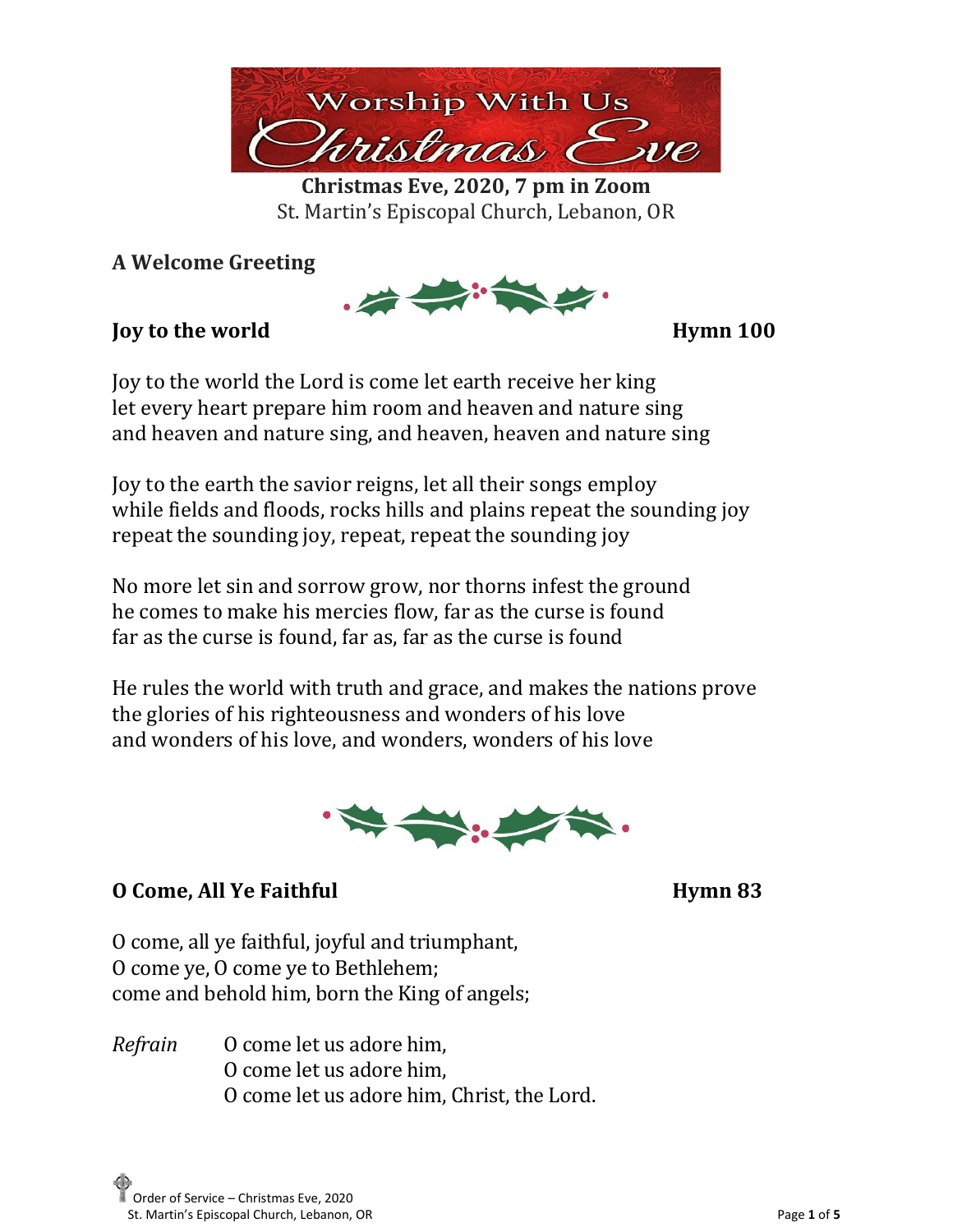Sing, choirs of angels, sing in exultation, sing, all ye citizens of heaven above; glory to God, glory in the highest; *Refrain*

See how the shepherds, summoned to his cradle, leaving their flocks, draw nigh to gaze; we too will thither bend our joyful footsteps; *Refrain*



### **Collect for the 4th Sunday in Advent**

Purify our conscience, Almighty God, by your daily visitation, that your Son Jesus Christ, at his coming, may find in us a mansion prepared for himself; who lives and reigns with you, in the unity of the Holy Spirit, one God, now and for ever. *Amen.*



**A Reading from Martin Luther's Christmas Sermon "Nativity"** (1543)

(see full text in attached PDF; tonight's reading starts on p., 29)



#### Away in a Manger **Hymn** 101

Away in a manger, no crib for his bed, the little Lord Jesus laid down his sweet head. The stars in the bright sky looked down where he lay, the little Lord Jesus asleep on the hay.

The cattle are lowing, the baby awakes, but little Lord Jesus no crying he makes. I love Thee, Lord Jesus! Look down from the sky, and stay by my side until morning is nigh.

Be near me, Lord Jesus; I ask thee to stay close by me forever, and love me I pray. Bless all the dear children in thy tender care, and take us to heaven to live with thee there.

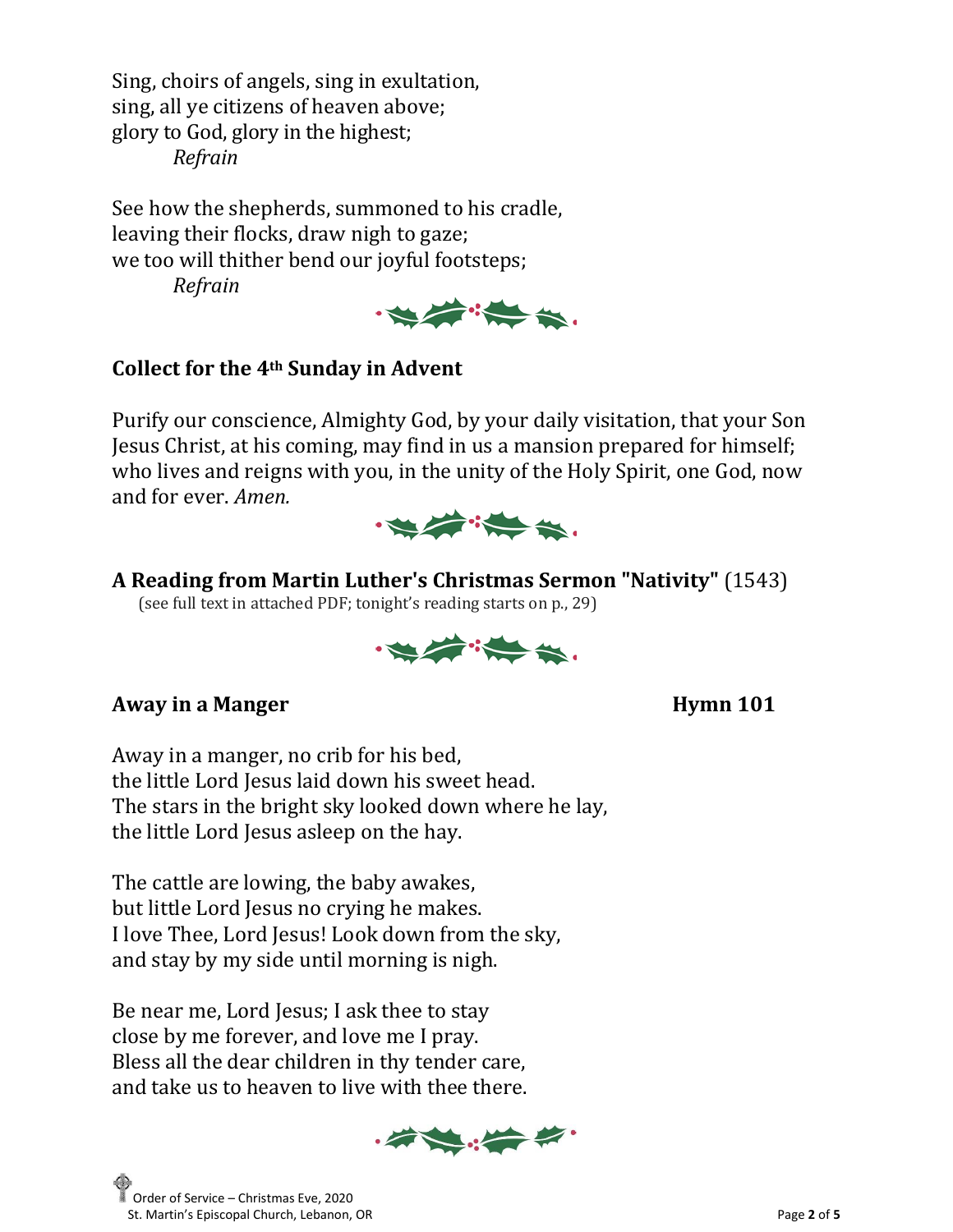## **O** Little Town of Bethlehem **Hymn** 79

O little town of Bethlehem, how still we see thee lie! Above thy deep and dreamless sleep the silent stars go by; yet in thy dark streets shineth the everlasting Light; the hopes and fears of all the years are met in thee tonight.

For Christ is born of Mary; and gathered all above, while mortals sleep, the angels keep their watch of wondering love. O morning stars, together proclaim the holy birth! and praises sing to God the King, and peace to men on earth.

How silently, how silently, the wondrous gift is given! So God imparts to human hearts the blessings of his heaven. No ear may hear his coming, but in this world of sin, where meek souls will receive him, still the dear Christ enters in.



## **It Came Upon a Midnight Clear https://www.filterary.com/infinity-marging Property Reports:**

It came upon a midnight clear, that glorious song of old, from angels bending near the earth to touch their harps of gold: "Peace on the earth, good will to men, from heaven's all-gracious King." The world in solemn stillness lay to hear the angels sing.

Still through the cloven skies they come with peaceful wings unfurled, and still their heavenly music floats o'er all the weary world; above its sad and lowly plains they bend on hovering wing, and ever o'er its Babel sounds the blessed angels sing.

Yet with the woes of sin and strife the world has suffered long; beneath the heavenly hymn have rolled two thousand years of wrong; and warring humankind hears not the tidings which they bring; O hush the noise and cease your strife and hear the angels sing!

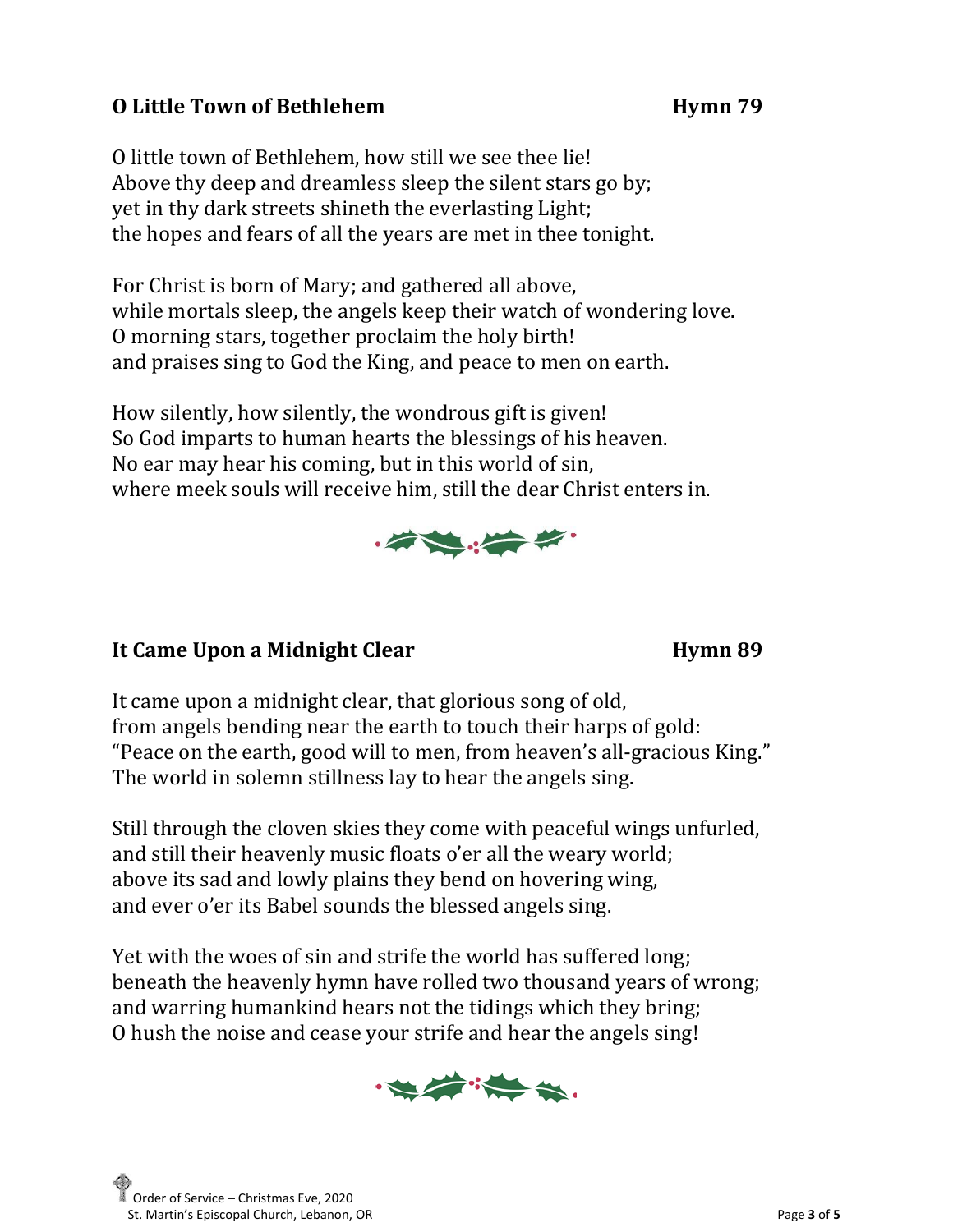## Angels We Have Heard on High **Hymn** 96

Angels we have heard on high, sweetly singing sweetly o'er the plains, and the mountains in reply echoing their joyous strains. Gloria in excelsis Deo! Gloria in excelsis Deo!

See him in a manger laid whom the choirs of angels praise; Mary, Joseph, lend your aid, while our hearts in love we raise. Gloria in excelsis Deo! Gloria in excelsis Deo! Gloria in excelsis Deo! Gloria in excelsis Deo!



# **Collect for The Nativity of Our Lord: Christmas Day**

O God, you make us glad by the yearly festival of the birth of your only Son Jesus Christ: Grant that we, who joyfully receive him as our Redeemer, may with sure confidence behold him when he comes to be our Judge; who lives and reigns with you and the Holy Spirit, one God, now and for ever. *Amen.*

## **Collect for the 1st Sunday after Christmas Day**

Almighty God, you have poured upon us the new light of your incarnate Word: Grant that this light, enkindled in our hearts, may shine forth in our lives; through Jesus Christ our Lord, who lives and reigns with you, in the unity of the Holy Spirit, one God, now and for ever. *Amen.*

## **Collect for the 2nd Sunday after Christmas Day**

O God, who wonderfully created, and yet more wonderfully restored, the dignity of human nature: Grant that we may share the divine life of him who humbled himself to share our humanity, your Son Jesus Christ; who lives and reigns with you, in the unity of the Holy Spirit, one God, for ever and ever. *Amen.*

## **Collect for The Epiphany**

O God, by the leading of a star you manifested your only Son to the Peoples of the earth: Lead us, who know you now by faith, to your presence, where we may see your glory face to face; through Jesus Christ our Lord, who lives and reigns with you and the Holy Spirit, one God, now and for ever. *Amen.*